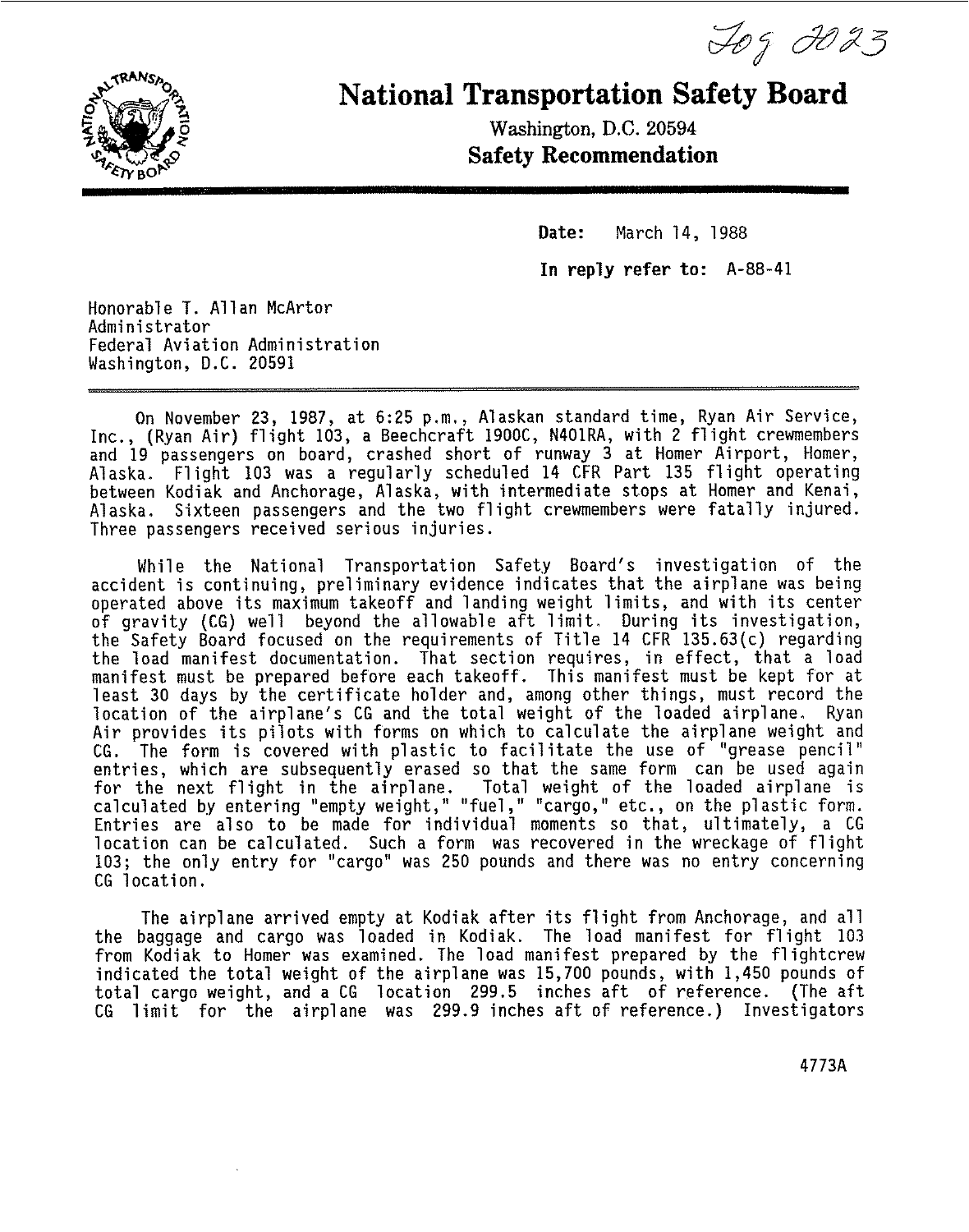weighed all of the cargo after the accident and determined that approximately 2,283 pounds of cargo was aboard the airplane, which included approximately 150 pounds of carry-on items and 795 pounds of venison in the aft cargo compartment. It was determined that the rear cargo compartment contained approximately 1,800 pounds of cargo when, in fact, any load greater than about 850 pounds would move the CG beyond the aft limit. In fact, investigators calculated that the CG location was between 9 and 11 inches aft of the allowable limit. This represents a value 50 to 62 percent greater than the entire allowable CG range (282.2 *to*  299.9 inches). Investigators calculated that the actual takeoff weight from Kodiak was 17,100 pounds--9 percent higher than the weight shown in the load manifest, and 3 percent greater than the maximum allowable takeoff weight of 16,600 pounds.

The Safety Board is concerned that 14 CFR Part 135 does not require that a document supporting weight and CG calculations be maintained at the principal operating base of the company--the same requirement that is imposed for the load<br>manifest. The Safety Board believes that effective Federal Aviation manifest. The Safety Board believes that effective Federal Aviation Administration (FAA) surveillance of weight and balance practices cannot be accomplished unless such documentation is available to FAA inspectors. Maintaining complete weight and balance data for at least 3 months is currently required of Part 121 operators, and the Safety Board can find no reason why it should not also be required of Part 135 commuter air carrier certificate holders. 'The present requirement of maintaining only a load manifest recording the total airplane weight and CG location allows Part 135 operators to easily bypass the maintenance of accurate and complete weight and balance documentation that supports the calculated CG location and total airplane weight that are entered onto the load manifest.

The Safety Board believes that the weight and balance documentation that should be required of Part 135 commuter air carrier operators could easily be accomplished on one page--with entries made for basic airplane empty weight, passenger weight, fuel weight, and cargo weight. The correspondi'ng moments should also be entered so that, ultimately, total airplane weight and CG location can be derived and recorded in a manner similar to that provided for in 14 CFR Part 121. As required by 14 CFR Part 121, copies of the weight and balance documentation should be maintained by the pilot-in-command and at the station of departure.

The investigation of the Ryan Air accident revealed that the flightcrew of flight 103, as well as the station agents in Kodiak, were aware that the airplane had an approximate 1,100-pound cargo capacity due to CG limitations with a full passenger load. Despite this knowledge, the copilot asked the station agent for "1,500 pounds" of cargo, and assisted in the airplane's loading. Board is gravely concerned that the copilot, who was the company's director of training, a company check airman, and an FAA-designated examiner, knowingly overloaded the airplane and entered a false airplane weight and CG location on the load manifest. Similarly, the captain of flight 103 cannot be excused of knowledge of these practices since the accuracy of the weight and balance data was ultimately his responsibility and was available for his review. lhe fact that the company's director of training and a captain engaged in such actions raises concern about other operating personnel's intentions to comply with safe operating practices prescribed by Federal air regulations.